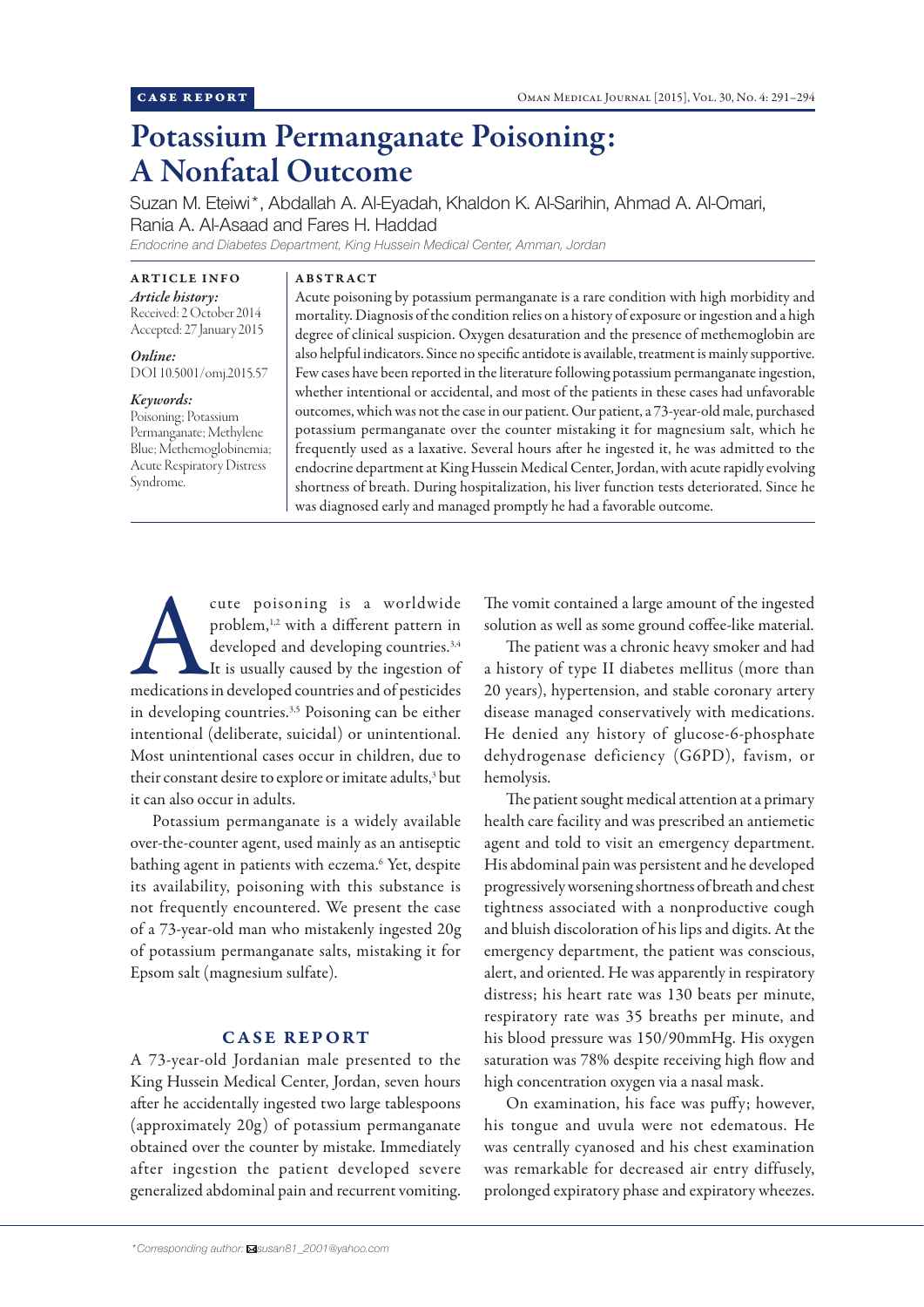His electrocardiogram showed sinus tachycardia and his arterial blood gases showed the following: oxygen saturation 94%,  $PCO<sub>2</sub>$  33,  $HCO<sub>3</sub>$  19.5meq/L and pH 7.4.

The discrepancy between the oxygen saturation measured by pulse oximetry and that measured by direct arterial blood gases (ABG) suggested the presence of methemoglobinemia, which was an indirect measurement as direct methemoglobin measurement was not feasible [Figure 1]. A chest X-ray was obtained which showed prominent vascular markings, mild basal reticular shadowing, and bilateral upper lobe diversion [Figure 2]. His hematology and chemistry panels were within normal limits, with the exception of a mildly elevated white blood cell count of 16.8x103 /µL. His liver enzymes and coagulation profile were normal. His blood urea nitrogen and creatinine were 22mg/dL and 1.1mg/dL, respectively.

After evaluation at the emergency department, he was admitted to the intensive care unit for further management. He was kept nil per os and started on intravenous steroids to reduce bronchoconstriction, broad spectrum antibiotics, proton pump inhibitors and antiemetic agents, and high flow oxygen by nasal cannula. His blood sugar was managed via continuous intravenous infusion of crystalline insulin using an insulin pump.

To manage his methemoglobinemia, he was given 80mg of methylene blue 1% (1-2mg/kg as recommended by British National Formulary7 ) intravenously over 10 minutes, after which his oxygen saturation (measured via the pulse oximetry) increased gradually to almost match that measured



Figure 1: Oxygen saturation at various time intervals following admission measured using pulse oximetry and arterial blood gas (ABG) analysis.

Figure 2: Chest X-ray of a 73-year-old male showing prominent vascular markings, mild basal reticular shadowing and bilateral upper lobe diversion.

by ABG analysis [Figure 1]. The possibility of coexistent G6PD deficiency was excluded as the patient was elderly and had no past medical history or family history of the condition. Upper endoscopy revealed hyperemia and edema involving the whole stomach, which was more prominent in the proximal region. His condition continued to improve and he was started on oral feeding, which he tolerated well. However, three days after hospitalization, his liver enzymes increased to more than 10-times his baseline levels [Table 1]. He was conservatively managed and kept under observation. His condition stabilized and he was discharged on his pre-hospitalization medications. He has been on regular outpatient follow-up and was in good general condition, his liver enzymes levels returned to normal.

| Table 1: Patient's liver enzyme levels at admission |  |
|-----------------------------------------------------|--|
| and up to day 97 post-discharge.                    |  |

| Reference<br>range   | $0^*$ | 3     | Day<br>4 | 7   | 37  | 97  |
|----------------------|-------|-------|----------|-----|-----|-----|
| ALT<br>$0 - 41u/L$   | 28    | 669.8 | 1070     | 670 | 132 | 42  |
| AST<br>$0 - 37u/L$   | 26    | 482   | 421      | 540 | 76  | 39  |
| ALP<br>$35 - 140u/L$ | 136   | 361   |          |     |     | 126 |

*\*On admission*

*ALT: alanine aminotransferase; AST: aspartate aminotransferase; ALP: alkaline phosphatase.*

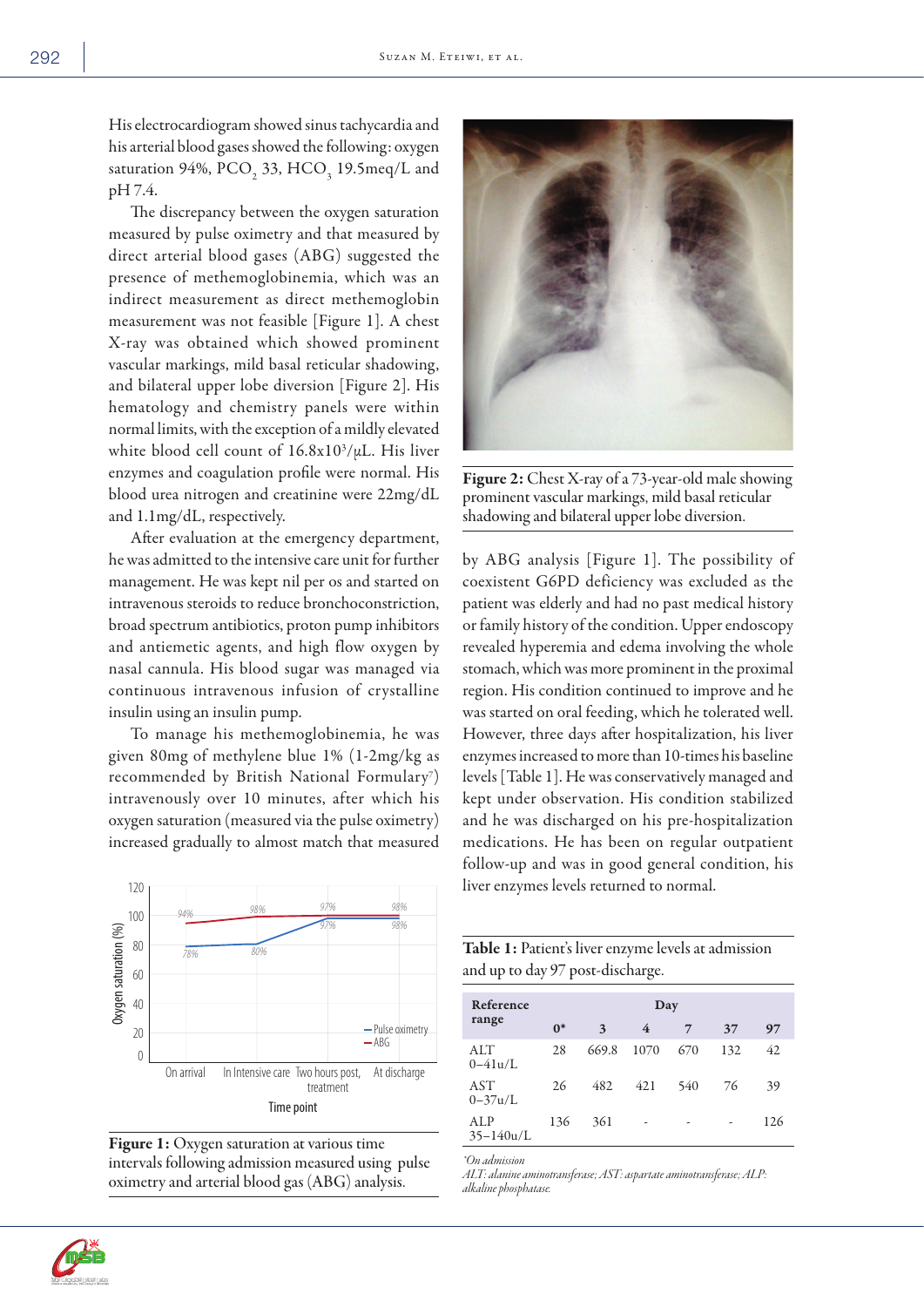### DISCUSSION

Potassium permanganate is a well-known, widely available agent, which has been used throughout history. It is harmless unless handled inappropriately; the harmful effects of potassium permanganate can be attributed to its oxidative activity, thus producing a coagulation type of necrosis similar to that produced by acids.<sup>6</sup> Ten grams of potassium permanganate can be lethal in adults-roughly equal to one and a half teaspoons of crystals.<sup>6</sup>

The symptoms of poisoning depend on the route of exposure, which is most commonly ingestion. Although it is poorly absorbed through the gastrointestinal tract, oral exposure can cause systemic manifestations.6 Of major concern is the possibility of laryngeal edema almost immediately following ingestion, which can be life threatening and requires immediate intubation to secure the airways.6 Additionally, cardiovascular collapse and hypotensive shock due to massive gastrointestinal bleeding can result in death.6 Damage to the gastrointestinal tract is almost universal after ingestion and occurs due to the alkaline type of reaction of the chemical with the epithelium,<sup>8</sup> frequently manifesting as vomiting and diarrhea. Gastroscopy usually shows a brown-black stained ulcerated membrane mimicking necrosis.9

Potassium permanganate binds with proteins to form proteinases and with fat to form soap, which explains the resulting necrotic ulcers that may later lead to perforation. Thus, early esophagogastroscopy is recommended to assess the extent of any burns and their progression.<sup>9</sup> However, in our patient, the endoscopy was postponed until his respiratory and hemodynamic condition stabilized and was carried out after 48 hours. Late complications can include esophageal stricture and pyloric stenosis,<sup>9</sup> which, fortunately, did not occur in our patient.

Adult respiratory distress syndrome has been described by some authors. Methemoglobinemia was diagnosed indirectly (by subtracting the oxygen saturation measured by pulse oximetry from that measured by arterial blood gases) and prompt administration of methylene blue was initiated. Methemoglobinemia has also been reported in a few other similar cases.<sup>8,9</sup> Hepatic and renal damage were also reported.6,8-10 Although our patient's transaminases increased more than 10 times above normal, he did not show any other stigmata of liver failure. Unless renal failure ensues, hemodialysis or hemoperfusion were not mentioned as a treatment

modality. Some of the reported cases developed fulminant hepatic failure leading to death. The autopsy revealed severe fatty changes and necrosis of the liver, consolidation of the lungs, and petechial hemorrhages at the subcortical part and renal papillae. Hemorrhagic pancreatitis after a suicidal ingestion of 20g of potassium permanganate has also been reported.<sup>6,9</sup>

As there is no specific antidote, the treatment of potassium permanganate poisoning is supportive and the initial management includes securing the upper airway. Gastric lavage is potentially hazardous as it can cause perforation, and the administration of charcoal is controversial.6,9 It has been suggested that milk and egg ingestion can somewhat neutralize the toxic local effects on the upper gastrointestinal tract.6 Methemoglobinemia should be promptly treated with methylene blue and vitamin C.11 While methylene blue is a recognized treatment for methemoglobinemia, it has oxidative effects, which may worsen the clinical situation especially in individuals with G6PD inducing acute hemolysis, thus further decreasing oxygen delivery to the tissues. Paradoxically, if given in large amounts, methylene blue can cause methemogobinemia. To avoid this, screening for G6PD should be carried out in patients of Mediterranean descent. If present, alternative treatment with moderate doses of ascorbic acid (300–1000mg/day) in divided doses should be used.12 However, in our patient his advanced age and negative past medical history for favism, as well as the difficulty in obtaining an assay over the weekend led us to use methylene blue. Prophylactic broad-spectrum antibiotics can be given as a precaution for the possible peritonitis resulting from perforation. The use of corticosteroids is controversial, as it acts mainly by reducing tissue edema and the inflammatory response. Our patient received both antibiotics and steroids, which could have contributed to his favorable outcome.

## CONCLUSION

We have reported a case of potassium permanganate poisoning. The patient presented early with acute respiratory distress and developed later impairment of his liver function tests. He was managed promptly and had a favorable outcome. Early diagnosis and prompt treatment are of the utmost importance in the management of these patients.